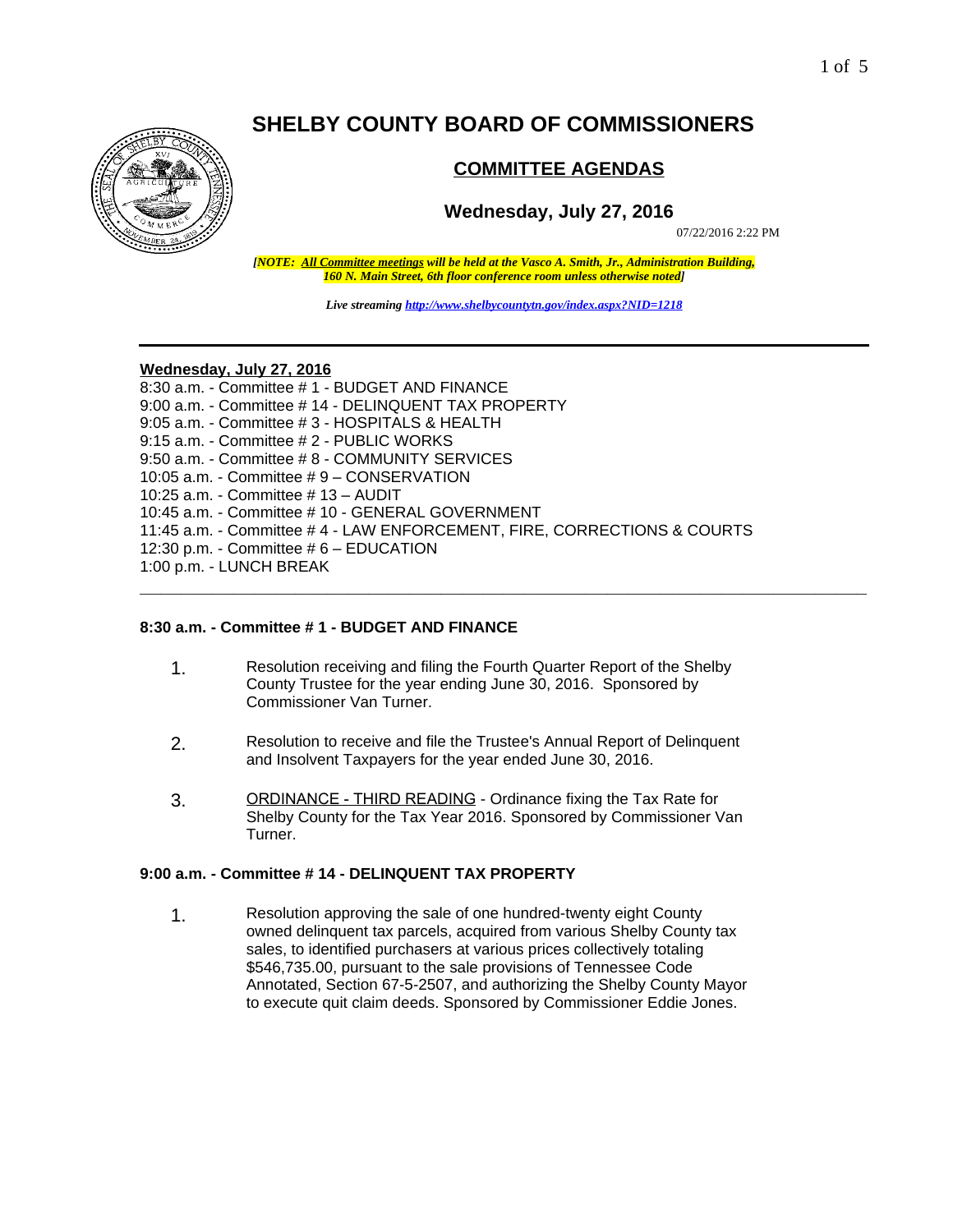# **9:05 a.m. - Committee # 3 - HOSPITALS & HEALTH**

1. Resolution to amend the FY2017 Operating Budget in the amount of \$136,014.00 and to amend the FY2017 Position Control Budget to expend funds as awarded per the Interagency Agreement between City of Memphis, Division of Housing and Community Development and Shelby County Government, on behalf of Shelby County Health Department, to provide lead hazard reduction services for a total grant award amount of \$397,128.00. This item requires the appropriation and expenditure of FY2017 Grant Funds in the amount of \$136,014.00. Sponsored by Commissioner Reginald Milton.

# **9:15 a.m. - Committee # 2 - PUBLIC WORKS**

- 1. A resolution to approve a 3 year lease between Shelby County Government, on behalf of the Shelby County Extension Office, and Agricenter International, Inc. for 5,239.92 square feet of space located at 7777 Walnut Grove Road, Memphis, Shelby County, Tennessee 38120. This item requires the expenditure of FY17 General Funds in an amount not to exceed \$79,405.95. Sponsored by Commissioner George Chism.
- 2. Resolution authorizing the extension of the lease agreement with the City of Memphis Division of Public Works for the Earth complex located within the Frank C. Pidgeon Industrial Park as approved by the Board of Commissioners of the Memphis and Shelby County Port Commission on May 18, 2016. Sponsored by Commissioner George Chism.
- 3. A resolution approving a contract with Gannett Fleming Project Development Corporation for upgrades of traffic signal systems for the Congestion Management Air Quality Program through the Tennessee Department of Transportation in the amount of \$942,353.00 and an extra work allowance in the amount of \$70,676.00 for a total amount of \$1,013,029.00. This item requires an expenditure of FY 2017 Federal Through State Grant Funds in the amount of \$1,013,029.00. No County Funds required. Sponsored by Commissioner George Chism.
- 4. A resolution approving a contract with Shelby Electric Company, Inc. for upgrades of traffic signal systems for the Congestion Management Air Quality Program through the Tennessee Department of Transportation in the amount of \$1,689,585.00 and an extra work allowance in the amount of \$84,480.00 for a total amount of \$1,774,065.00. This item requires an expenditure of FY 2017 Federal through State Grant Funds in the amount of \$1,774,065.00. No County Funds requires. Sponsored by Commissioner George Chism.
- 5. A resolution approving an amendment to the construction contract with McCrory Electric Company within the Congestion Management Air Quality Grant Program in the amount of \$98,000.00 for a total contract amount of \$1,385,447.90 for improvements under the Americans with Disabilities Act that were not required in the initial project. This item requires an expenditure of FY 2017 Federal through State Grant Funds in the amount of \$98,000.00. Sponsored by Commissioner George Chism.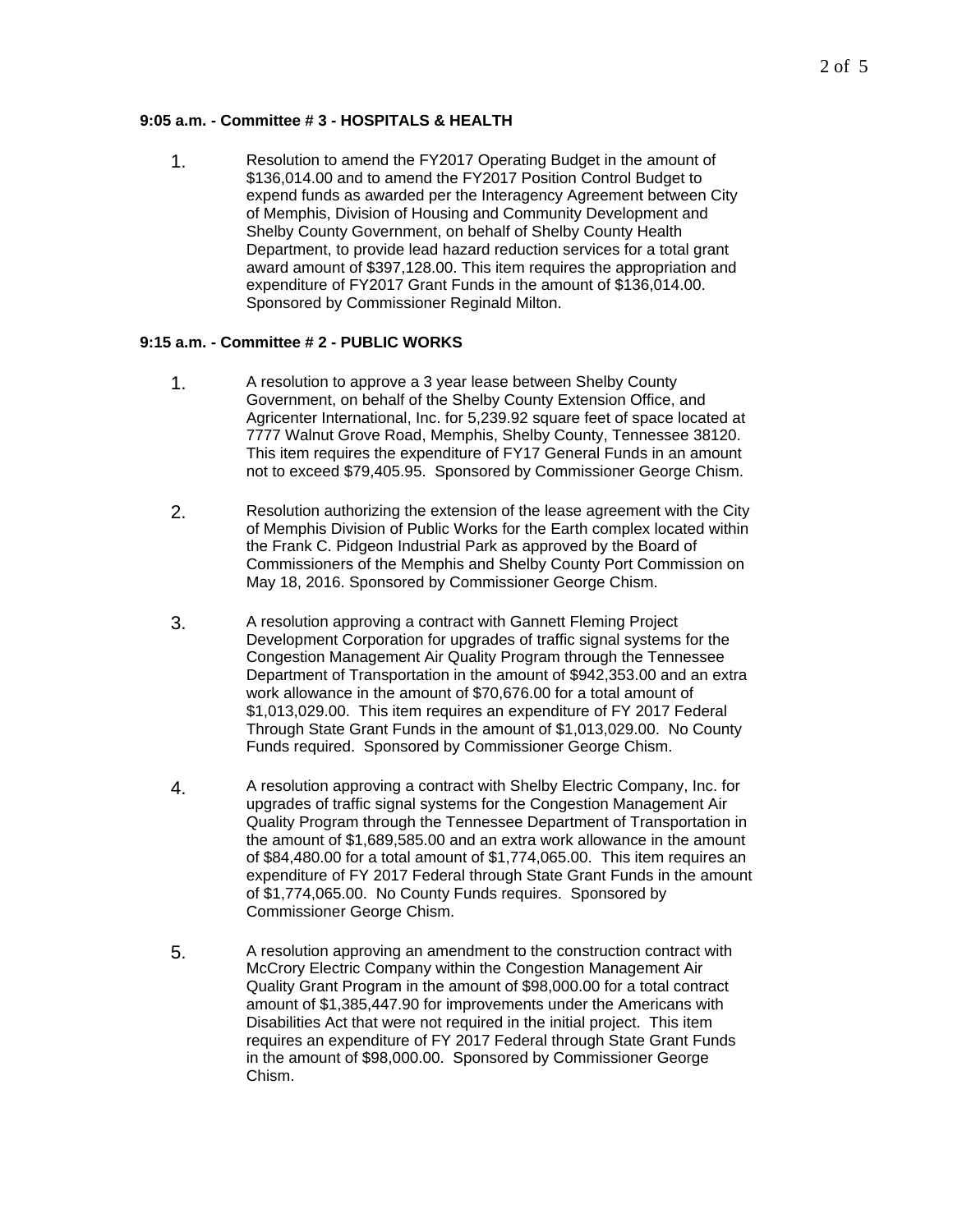- 6. A resolution amending the FY 2017 Operating Budget and approving a contract with Kimley-Horn and Associates, Inc. in the amount of \$998,200.00 for Professional Engineering and Program Management Services and \$10,000.00 for permitting and advertising for the Congestion Management Air Quality (CMAQ) Project. This item requires the appropriation and expenditure of FY 2017 Federal through State Grant Funds in the amount of \$1,008,200.00 on a total grant award of \$7,162,385.00. Sponsored by Commissioner George Chism.
- 7. A resolution approving a contract with the Lehman-Roberts Company in the amount of \$1,434,815.00 for the FY 2017 Asphalt Paving/Resurfacing Project for the north section of Shelby County. This item requires an expenditure of FY 2017 Special Revenue Funds in the amount of \$1,434,815.00. Sponsored by Commissioner George Chism.
- 8. A resolution approving a contract with Standard Construction Company in the amount of \$336,491.00 and an extra work allowance in the amount of \$10,000.00 for a total amount of \$346,491.00 for resurfacing and curb ramp installations on Macon Road and amending the FY 2017 Operating Budget in the amount of \$67,369.00 and appropriating said funds. This item requires the expenditure of Federal through State Grant Funds in the amount of \$259,869.00 and State Gas Tax Funds in the amount of \$86,622.00 for a total expenditure of \$346,491.00. Sponsored by Commissioner George Chism.
- 9. A resolution approving a contract with Standard Construction Company, Inc. in the amount of \$2,127,850.00 for the FY 2017 asphalt paving/resurfacing for the south section of Shelby County. This item requires an expenditure of FY 2017 Special Revenue Funds in the amount of \$2,127,850.00. Sponsored by Commissioner George Chism.

# **9:50 a.m. - Committee # 8 - COMMUNITY SERVICES**

- 1. Resolution approving a five-year lease agreement between Shelby County Government, on behalf of the Shelby County Community Services Agency, and the Hickory Ridge Mall C.D. Corporation for the period beginning July 1, 2016 through June 30, 2021, for office space located at 3772 Winchester Road, Space 516, Memphis, Shelby County, Tennessee, 38115. This item requires the expenditure of FY2017 State Grant Funds in an amount not to exceed \$54,307.92. Sponsored by Commissioner Walter L. Bailey, Jr.
- 2. Resolution approving a four year lease agreement between IR-Lipscomb & Pitts Building LLC and Shelby County Government, on behalf of the Delta Commission on Aging D/B/A Aging Commission of the Mid-South for the period beginning July 1, 2016 through June 30, 2020, for office space on the ninth and tenth floors at 2670 Union Avenue Extended, Memphis, Tennessee 38112 in an annual amount not to exceed \$204,270.00 with a \$.50/PSF escalation per year, of which requires the expenditure of State Grant Funds in the amount of \$97,028.00 and Federal Grant Funds in the amount of \$107,242.00. Sponsored by Commissioner Walter L. Bailey, Jr.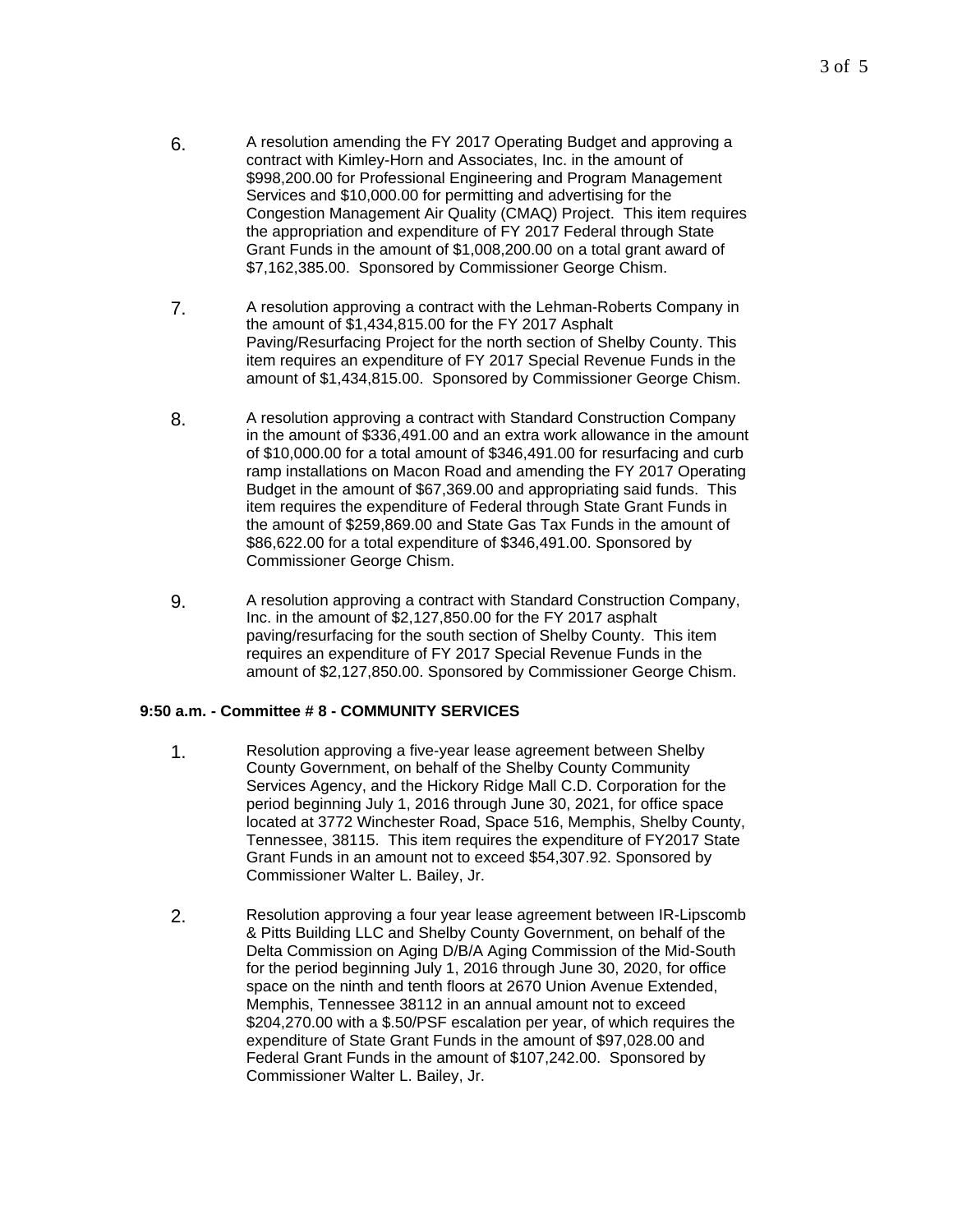3. Resolution to amend the FY2017 Operating Budget in the amount of \$2,222,500.00 for the provision of administering Ryan White Part B Services for the period of July 1, 2016 through March 31, 2017. This item requires the appropriation and expenditure of State Grant Funds in the amount of \$2,222,500.00. Sponsored by Commissioner Walter L. Bailey, Jr.

#### **10:05 a.m. - Committee # 9 - CONSERVATION**

1. Resolution receiving and filing the Third Quarter Report of the Shelby Farms Park Conservancy for the year ending June 30, 2016. Sponsored by Commissioner Steve Basar.

#### **10:25 a.m. - Committee # 13 - AUDIT**

1. Resolution receiving and filing the 2015 In-Lieu Properties Annual Report of the Shelby County Trustee for the year ending December 30, 2015. Sponsored by Commissioner Melvin Burgess.

#### **10:45 a.m. - Committee # 10 - GENERAL GOVERNMENT**

- 1. Resolution approving the Election of Notaries Public for appointment and/or reappointment for Shelby County, Tennessee. Sponsored by Commissioner Melvin Burgess.
- 2. Resolution appointing **2.** The serve as Judicial Commissioner and setting the term of appointment and compensation. Sponsored by Commissioner \_
- 3. Resolution approving the County Mayor's nomination of Floyd Tyler for appointment and McKinley Martin, Jr. for reappointment to the Memphis and Shelby County Community Redevelopment Agency. Sponsored by Commissioner Willie Brooks.
- 4. Resolution approving the County Mayor's nomination of Danielle Huggins and Stacey Enoch for appointment to the Shelby County Adult Oriented Establishment Board. Sponsored by Commissioner Eddie Jones.
- 5. Resolution to amend: Rule 6(E) of the Board of Commissioners' Permanent Rules of Order to require more specific information regarding budgetary offsets in resolutions; Rule 6 (F) to require a recommendation from the appropriate employee benefits board to be submitted to the County Commission for review at least 90 days in advance of an item to amend the employee and/or retirement benefits plan being placed on the agenda; and Rule 20 to clarify the effect of a motion to reconsider. Sponsored by Chairman Terry Roland.
- 6. Resolution establishing policies and guidelines for the appropriation and disbursement of County Funds in FY 2017 to Governmental entities and Non-Profit Civic and Charitable Organizations. Sponsored by Commissioner Reginald Milton and Commissioner Willie F. Brooks, Jr.